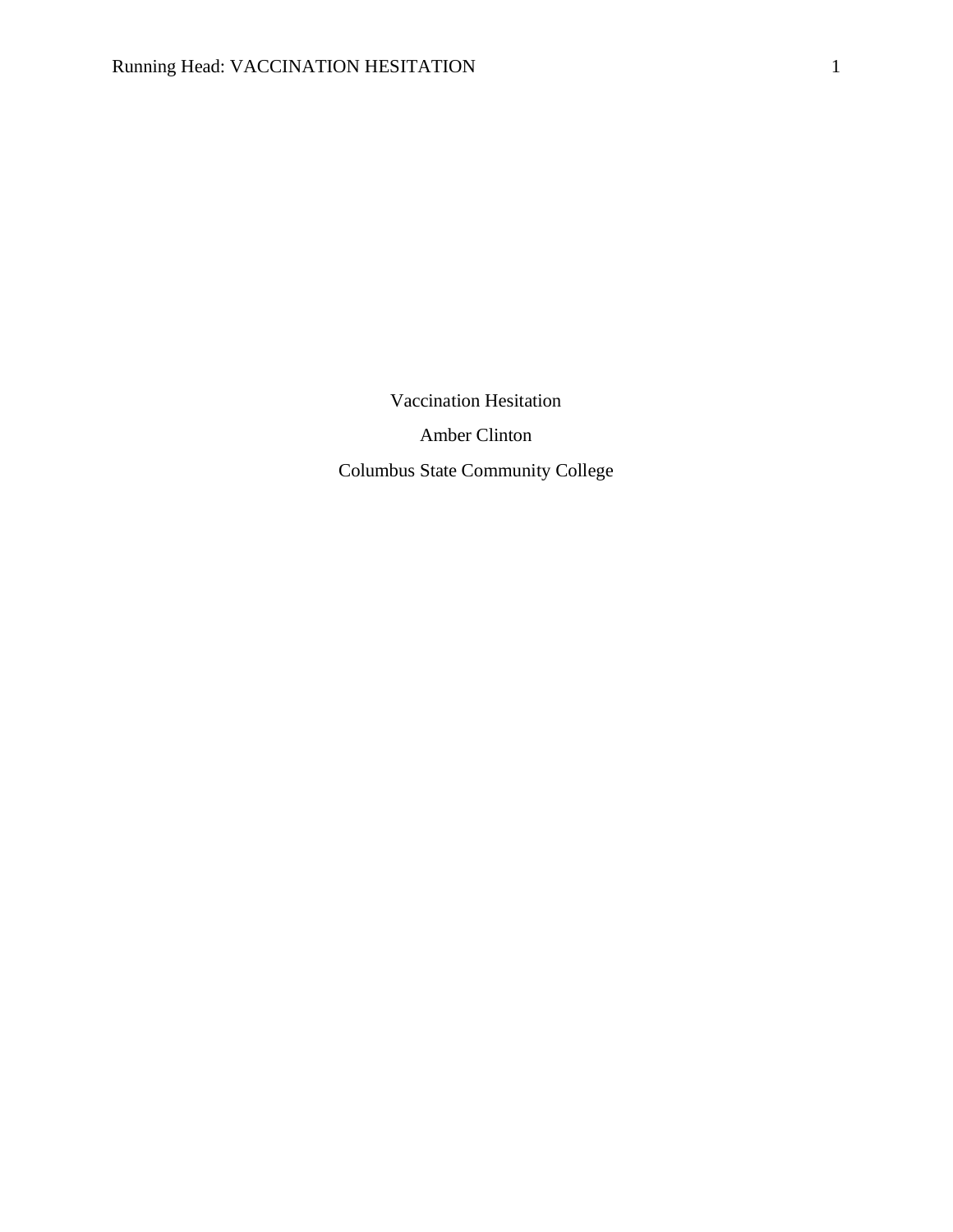## Abstract

This paper explores the history of vaccination, the first forms of vaccines, common misconception, and how vaccines are a good thing. I will also explore the deadly consequences that arise when people decide to opt out of vaccinating. The recent measles outbreak will be discussed in relation to the wave of antivaxxers. Common misconception based on lack of knowledge of vaccines will also be discussed including the myths that vaccines cause autism and the government is pumping us full of chemicals. I will explain where these myths come from. This paper explains where to find correct information about vaccines from the scientists who make the vaccinations.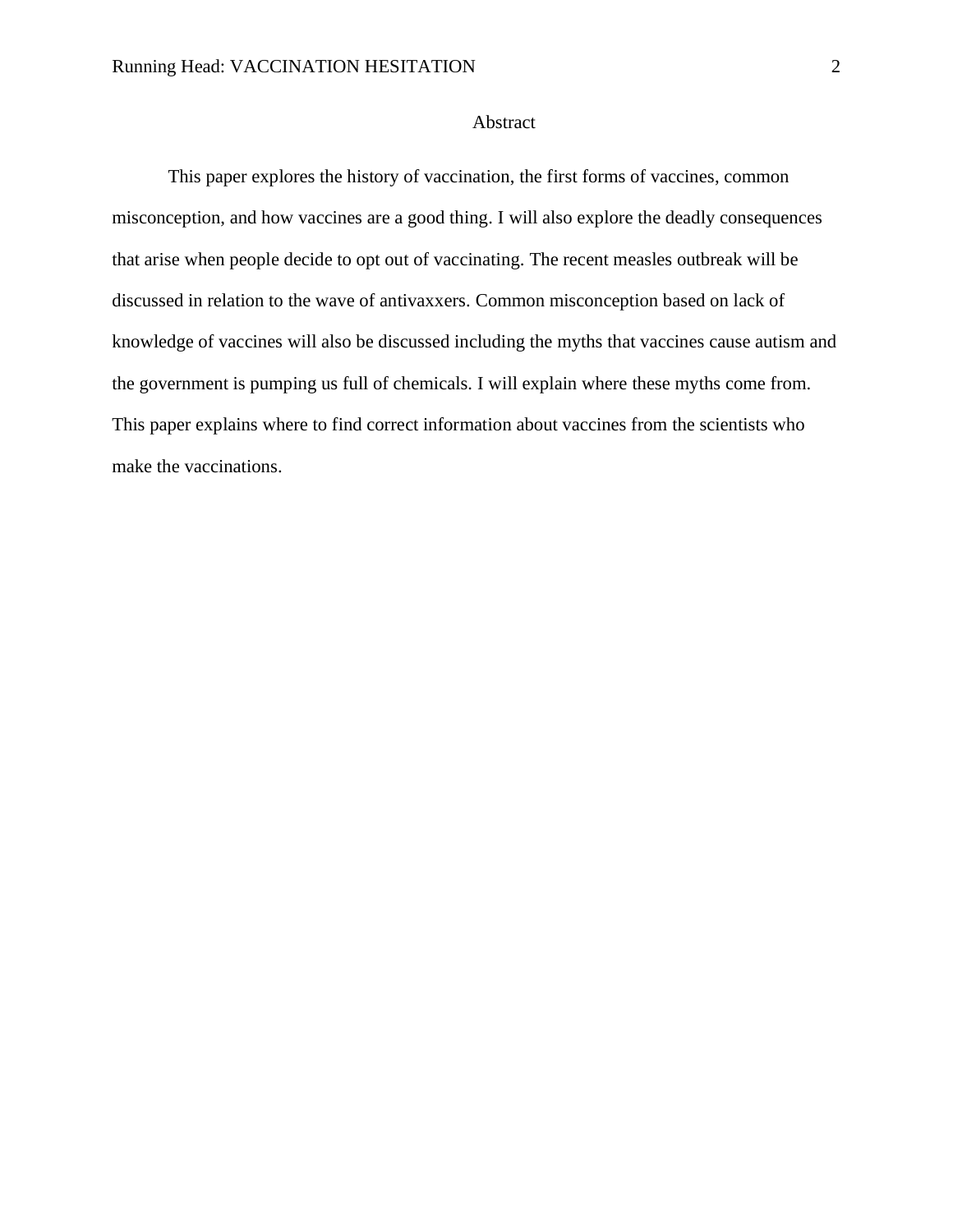### Vaccination hesitation

#### Introduction

Despite vaccines eradicating diseases and saving billion of lives, some people have deemed them as unsafe and refuse to vaccinate themselves, and their kids. As a result, preventable diseases, mainly measles, are making a comeback. For many years, there has been a controversy about whether or not vaccinations should be mandated for everyone. In the United States, many diseases such as polio, diphtheria, measles, and whooping cough used to be extremely common, until vaccinations came around and started preventing these diseases. Just this year we have had several measles outbreaks in the U.S. Deadly diseases that should be a thing of the past are coming back to life. Many people recall the wave of rubella in the 60s that left many newborn babies deaf, blind, or dead. I was alive during the swine flu pandemic between 2009 and 2010. Older generations remember the age of polio, rubella, and measles. Centuries ago, the black plague eliminated one-third of Europe's population. These diseases affected life in many negative ways. These illnesses once caused country wide panics, so why are people choosing to not receive the one thing that can stop them-vaccination? People should vaccinate their children because it would save many lives and protect society, and major studies behind vaccines being harmful were found to be false. The research that has been vaccination has proven it to be safe, and this information is readily available to the public at any time.

### **History**

The development of vaccines are one of the greatest achievements in public health developments, but many people have negative ideas about being vaccinated. The first known vaccination comes from 10<sup>th</sup> century China. They would inhale smallpox scabs in order to gain immunity from small pox. This was messy, gross, and sometimes ineffective, but it inspired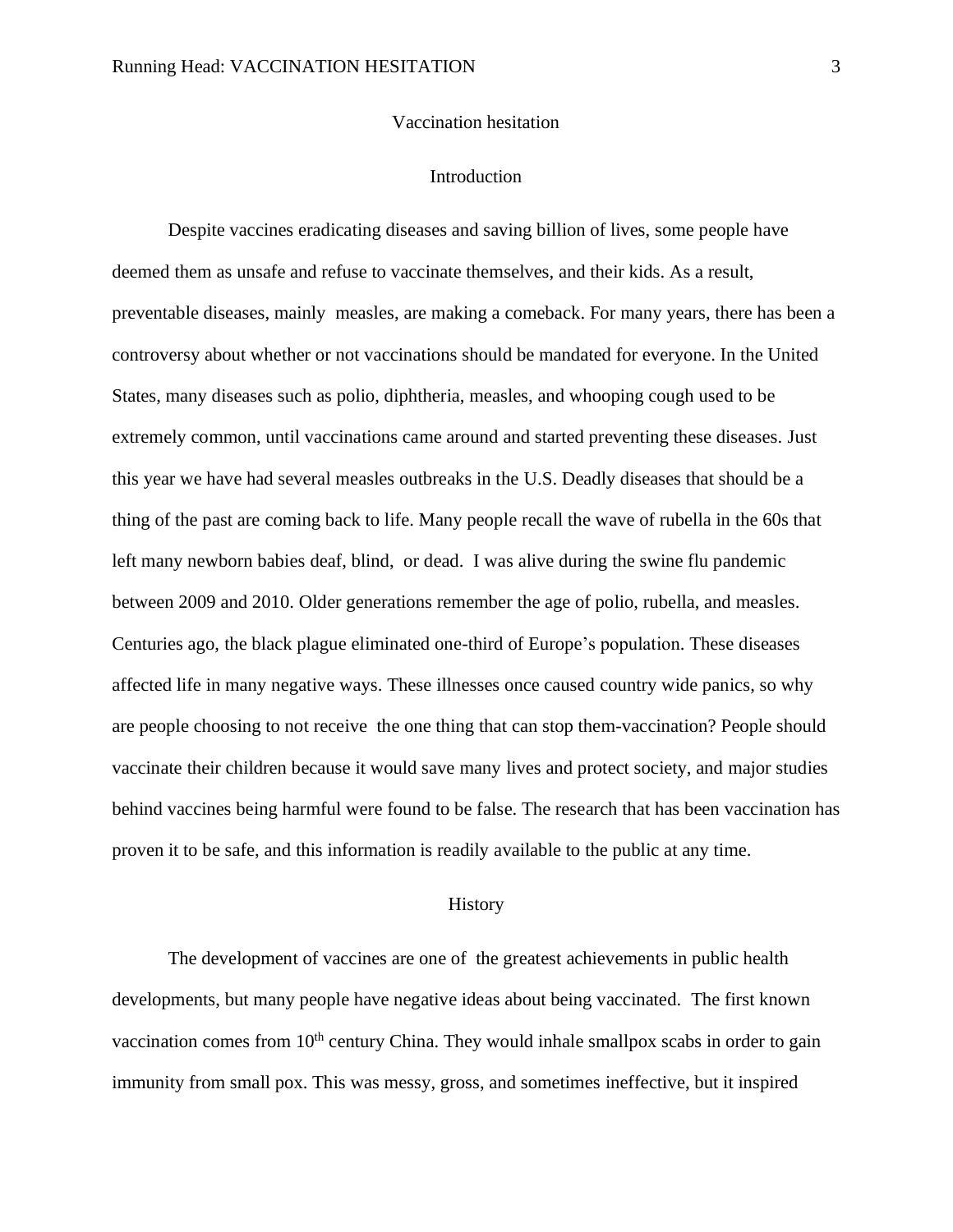future vaccines. Fast forward to 1769, British physician Edward Jenner discovered something else that would pave the way for future vaccinators*.* He noticed that milkmaids were notorious for not contracting small pox. Instead, they got cow pox. Cowpox was much less fatal than small pox. He had a hunch that they were gaining the immunity from the cows. He tested this by injecting the cowpox infected pus and using it to inoculate a random 8-year old boy. He hypothesized the boy would not get small pox if injected with cowpox. He named his discovery *vacca* after the cow, and this contributed to its controversy. He later exposed the boy to smallpox to confirm his theory, and the boy did not get sick (Seeker, 2017). Many lives were saved after he published his work. His work took us from snorting scabs to having a legit vaccine. Despite being a lifesaving breakthrough in medicine, his work was met with controversy. Many people believed that you were going to develop cow features by taking the vaccine. This is just one notoriously false claim that comes from vaccination misconceptions.

## Measles: The Comeback

If you let them do their job, vaccines work hard to save lives. When you reject vaccines, outbreaks happen. Measles were eradicated in 2002, but because of antivaxxers, the disease is back with a vengeance. This is alarming considering the rate at which it is unnecessarily spreading. "A total of 17 measles outbreaks affecting more than 370 individuals have been confirmed in 2018 alone, and 10 states are already reporting cases this year. Unfortunately, many more communities are at risk for outbreaks because of areas with low vaccine coverage"(Giroir et. Al. 2018) This information comes from "This Is the Truth About Vaccines", a New York Times article about the emerging measles epidemic. It is written by Brett P. Giroir, Robert R. Redfield and Jerome M. Adams. Admiral Giroir is the assistant secretary for Health and Human Services. Dr. Redfield is the director of the Centers for Disease Control and Prevention. Vice Admiral Adams is the surgeon general. The authors of this article are experts on health, illness,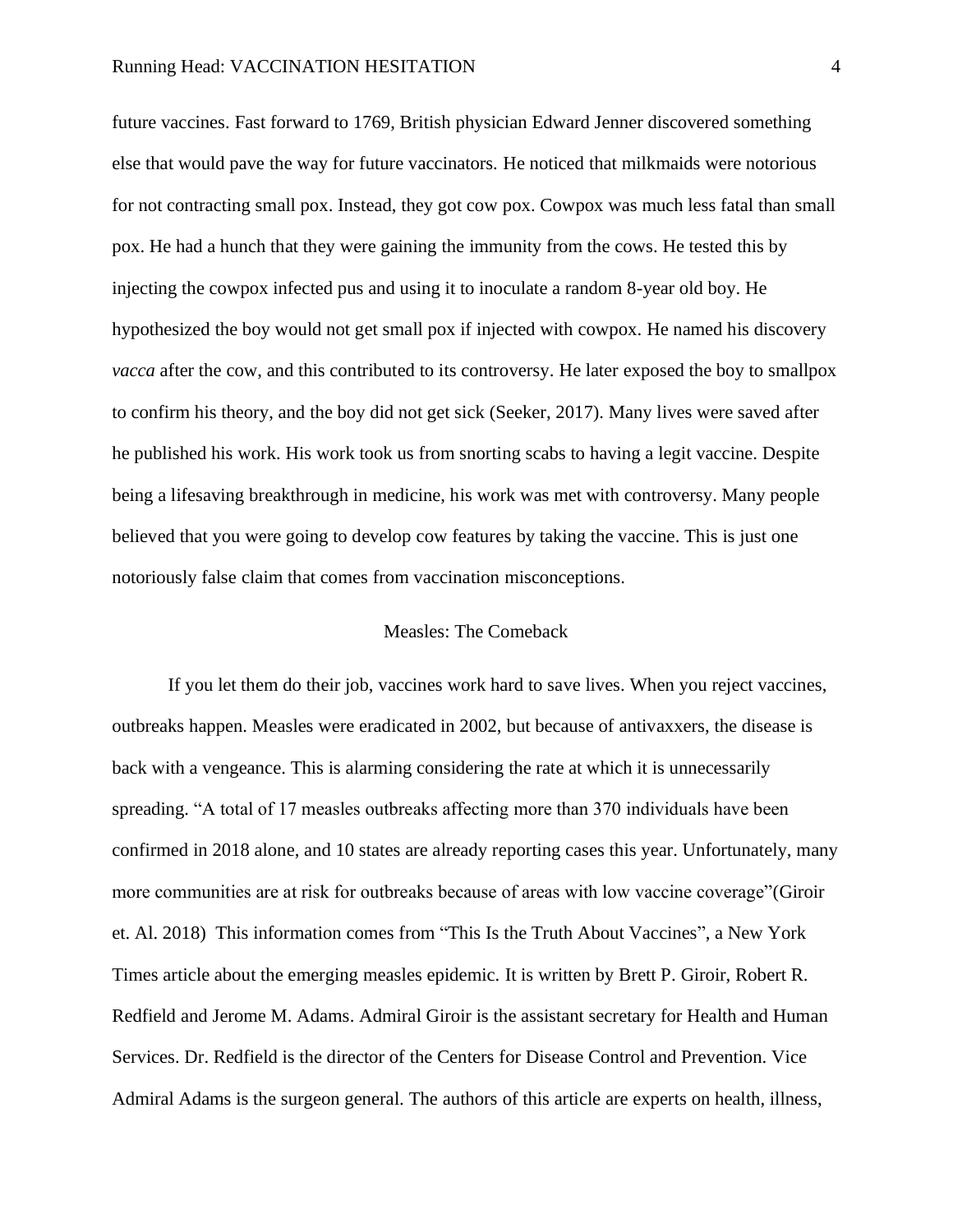and medicine. They have a clear understanding of what happen when people are not vaccinated. This article explores the ways in which unvaccinated individuals are effecting society as a whole. The measles vaccination eradicated the disease in 2002, and it is readily available, but it is not being used to its full potential. Because of this, the disease is rapidly spreading in certain populations, and it is setting us back decades.

## Protecting the Heard

One argument against vaccination is heard immunity. The mentality behind heard immunity is that if the majority of a population has been vaccinated, then it does not matter if a few people are not. This may have a negative effect on babies, the elderly, and people who simply choose not to vaccinate. Measles is a viral infection that causes symptoms including fever, runny nose, cough and a rash that affects the face and body. In severe cases, measles complications can include pneumonia, brain swelling and death. It is highly contagious and is spread through the air. Vaccination is supposed to protect the whole community, including individuals who are too young or old to receive the vaccine. Marcel Salathé , an assistant professor of biology at Pennsylvania state university, explains the conditions in which heard immunity would be effective in the Washington Post:

 Herd immunity against measles requires that 90 percent to 95 percent of the entire population are immune, whereas vaccination coverage is measured as the percentage vaccinated of the target population – which only includes people who are eligible for vaccination. This means that to achieve 95 percent immunity in the population for measles, vaccination coverage needs to be higher than 95 percent (Salathe 2016).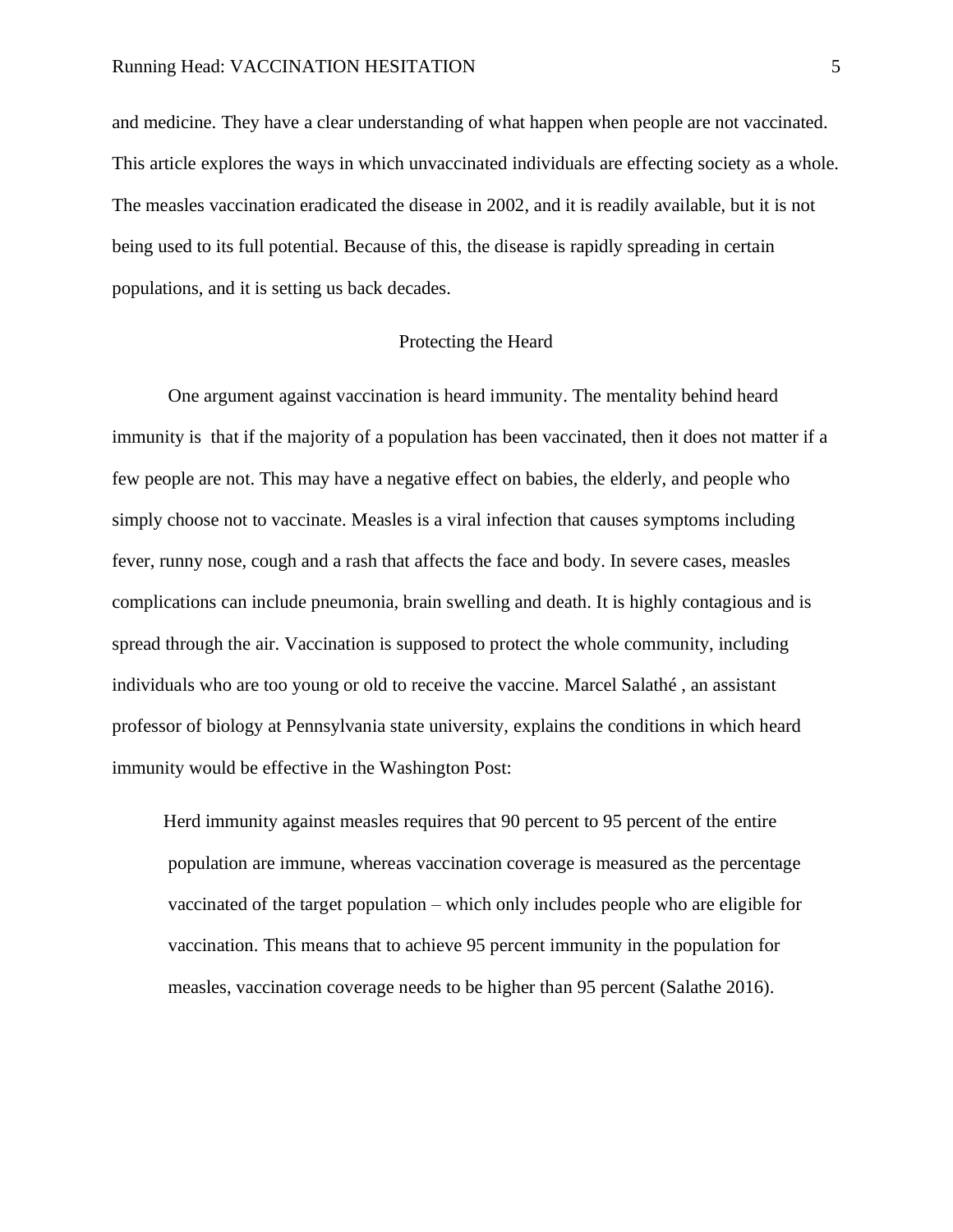In short, if the vaccinated population does not meet a certain percentage, heard immunity is no longer valid. Because of this, the part of the population that is not eligible for the vaccinating is vulnerable, and so are people who choose not to get vaccinated.

The idea of heard immunity comes into question when New York's measles epidemic is brought up in "A measles outbreak is dividing families in this Orthodox Jewish community", a CNN article written by Ray Sanchez. This discusses how measles spread quickly from one source. This source was an unvaccinated child who traveled to Israel, an area are measles were present. That child came back to the U.S. and spread the disease to other unvaccinated children. 359 cases of measles have been confirmed in Brooklyn as of April 19th 2019 (Sanchez, 2019). The Health Department ordered Yeshivas and childcare centers in parts of Brooklyn neighborhoods to keep children home from school if they had not received the full course of the MMR vaccine, but one person ignored this order. In January Yeshiva Kehilath Yakov the mandate and allowed an unvaccinated student to return to school (, 2019). The student turned out to have measles, resulting in more than 40 cases connected to this one source. The disease continues to spread today.

## Fictitious MMR Study

Many people who protest vaccination do so because they believe vaccines cause autism and other diseases. This rumor was started by a British man named Andrew Wakefield. The study was traced to a 1998 study done by Wakefield, who was later discredited. The study was later redacted, and Wakefield was stripped of his license to practice medicine. In 1998, Andrew Wakefield and 12 of his colleagues published a case series in *The Lancet*, a medical journal, which suggested that the measles, mumps, and rubella (the MMR vaccine) cause disorders, mainly autism in children who received these vaccines. A scholarly journal written by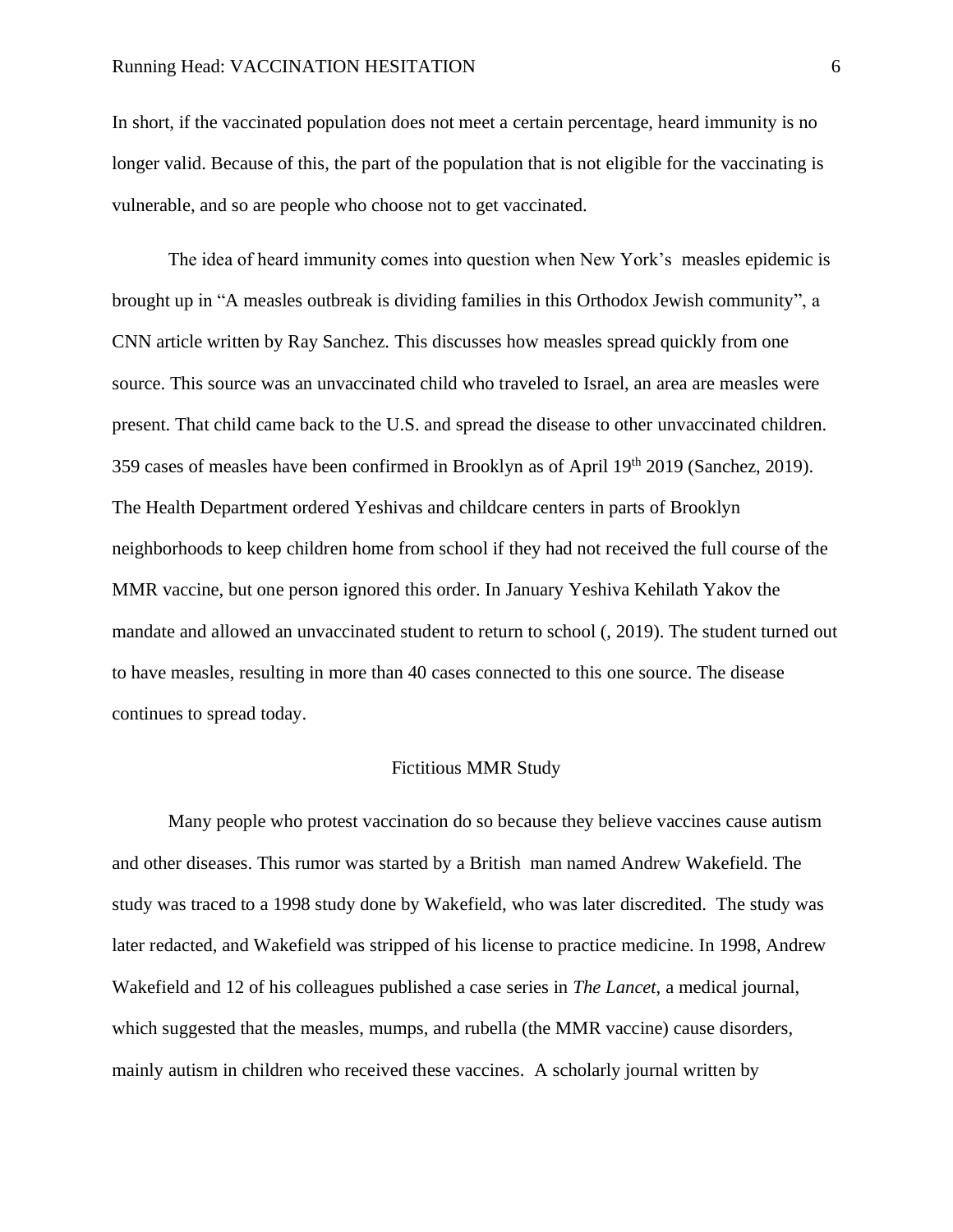Chittaranjan Andrade from the department of Psychopharmacology in India wrote, "Despite the small sample size  $(n=12)$ , the uncontrolled design, and the speculative nature of the conclusions, the paper received wide publicity, and MMR vaccination rates began to drop because parents were concerned about the risk of autism after vaccination" (Andrade, 2011). The main reason many people reject vaccines is because of the belief that they cause autism. In 2012, The Lancet completely redacted Wakefield, et al.'s article. They admitted that several aspects of the study were wrong. They conducted invasive studies on the children without obtaining necessary ethical clearings, and their sampling was reported as consecutive, but it was selective. They also picked data that supported their case, so the outcome was very biased. Several medical journals have published articles on the exposure of the fraud. It is true that autism has increased in the past few decades. It is because autism has become diagnosed better, more sensibly, and we have a better understanding of it than in the past. The Wakefield fraud has gone down in history as one of the most heinous frauds in medical history because it lead many parents to not vaccinate their children based on lies which caused mass hysteria.

### Vaccine Safety Concerns

Another misconception about vaccines is that they are unsafe. People find the amounts of chemicals and ingredients unnatural and alarming. *Vaccine Safety Research, Data Access, and Public Trust* is a book released by the Institute of Medicine. It addresses concerns about vaccines being unsafe. It also goes into the process of how vaccines are made, evaluated, and approved for public use. The book talks about the Vaccine Safety Datalink (VSD) in chapter 4. The VSD was created to answer some of the questions people have about vaccine safety. The VSD keeps track of everchanging vaccines and it does studies about the rare and serious events that may follow immunization. When a vaccine is updated or a new vaccine is created, the VSD monitors the safety of these vaccines. The VSD exists :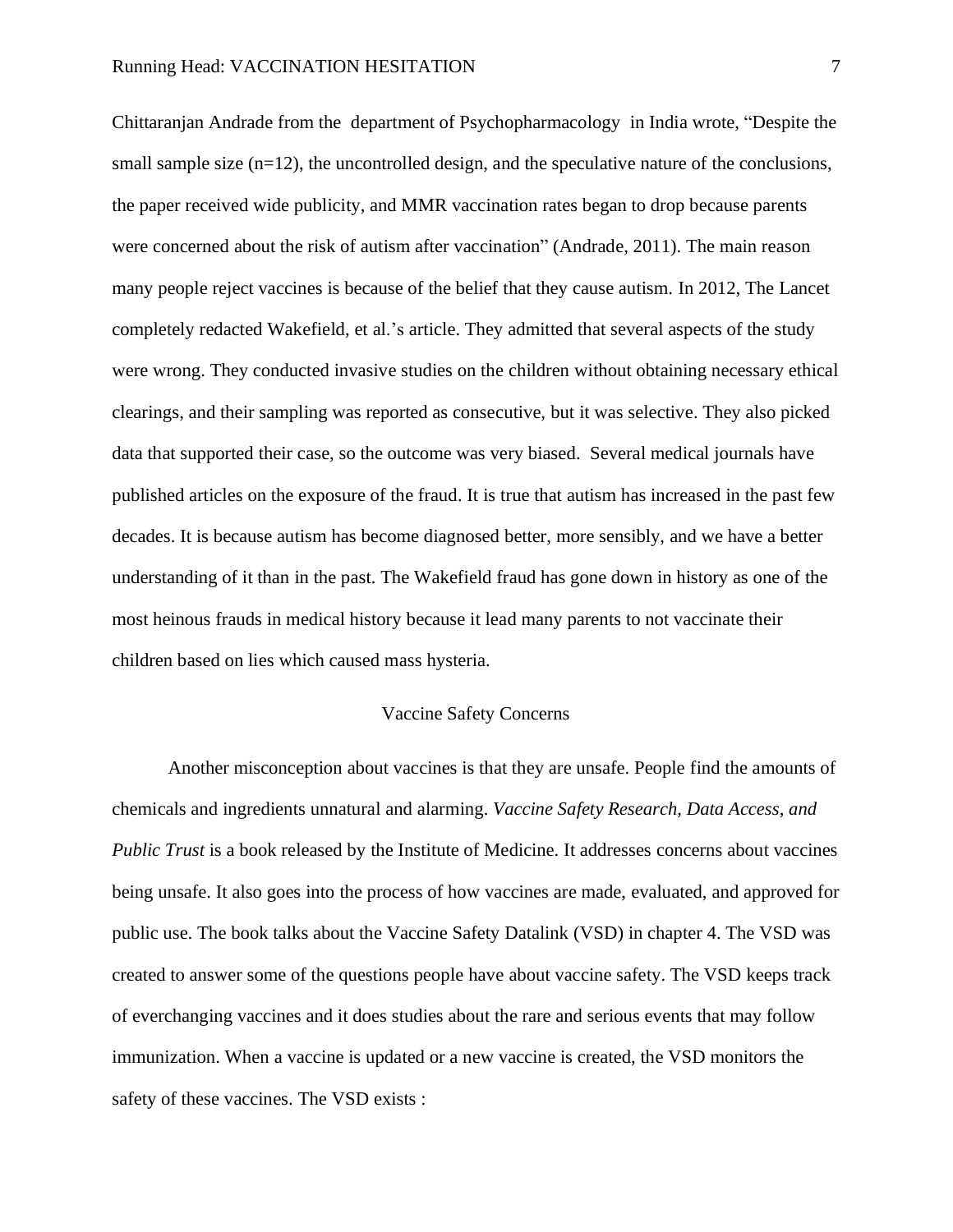- To conduct research on important vaccine safety questions in large populations
- To conduct vaccine safety studies that come from questions or concerns in the medical literature or from other vaccine safety systems, like the Vaccine Adverse Event Reporting System (VAERS)
- To monitor possible adverse events when new vaccines are licensed or when there are new vaccine recommendations
- To provide information to committees who make recommendations for the nation (CDC.org)

The book also explores the Shelby amendment and the Information Quality Act. "The Shelby Amendment and the IQA are often viewed as compatible and mutually enforcing in that both promote public access to government information (Copeland and Simpson, 2004), the Shelby Amendment focusing on issues of access and the IQA focusing on issues of quality" (Institute of Medicine, 2005, p.31) the Shelby Amendment is a law that requires researchers to release data research that has resulted from federally sponsored research projects. This allows the vaccine manufacturing and production to be totally transparent to those who are taking it. With all of this information readily available, it can be assured that vaccines are safe.

# Conclusion

Vaccines has come a long way since  $10<sup>th</sup>$  century China. Vaccination is highly important, because it provides protection not only for vaccinated individuals but for those who cannot be vaccinated due to biological and genetic reasons and for young babies who cannot be vaccinated due to their age. Vaccination is important for the whole society. The ability to vaccinate children to prevent disease is, without a doubt, one of the greatest medical breakthroughs to be achieved by mankind. Vaccines save lives, prevent, diseases from spreading, and they are safe.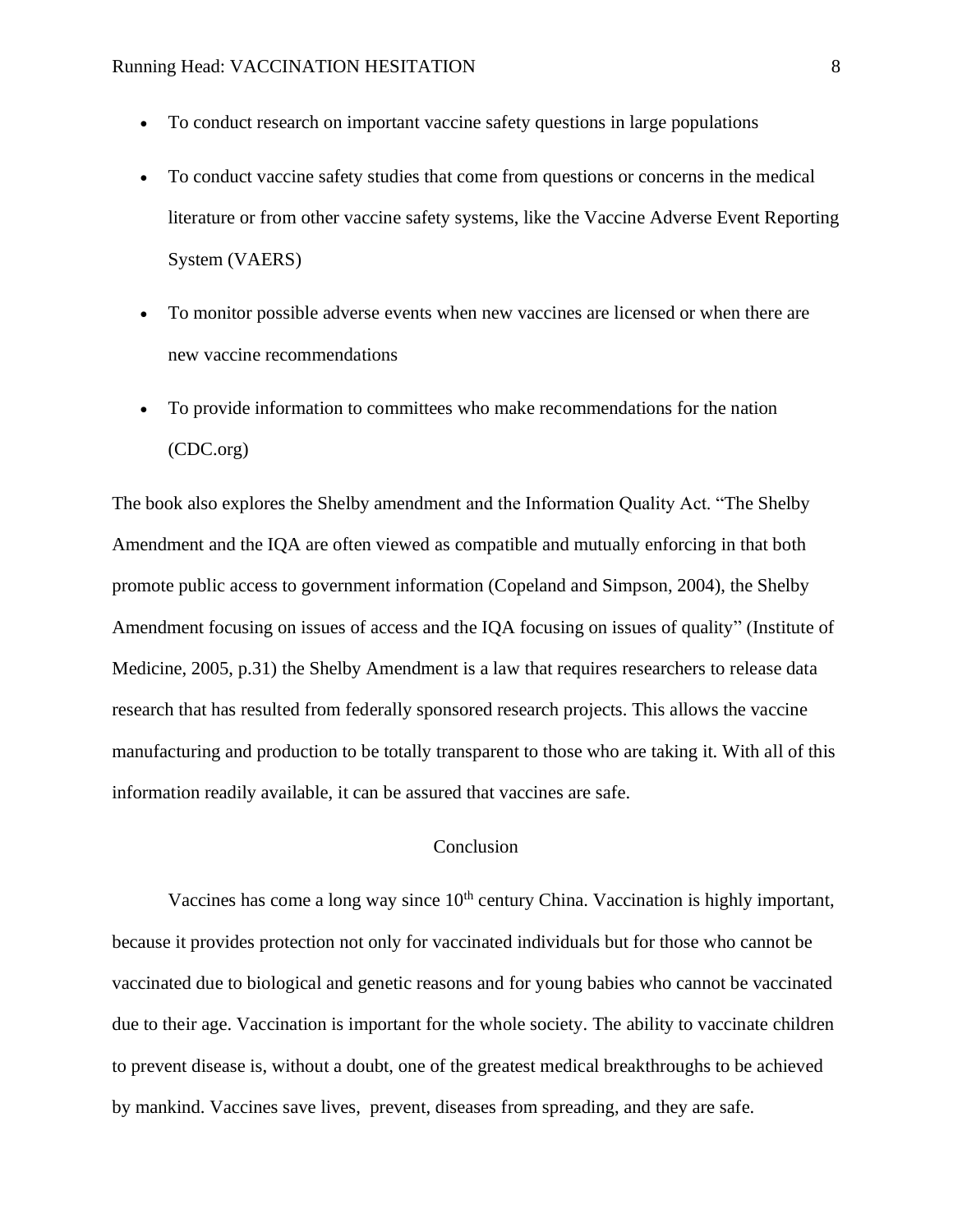Misconceptions about vaccination have spread, but if you do your research from actual science, you will find that there is virtually no risk in getting vaccinated. All of the information about you would be putting in your body is available whenever. Do the right thing, keep yourself and others safe by vaccinating yourself and your children. .